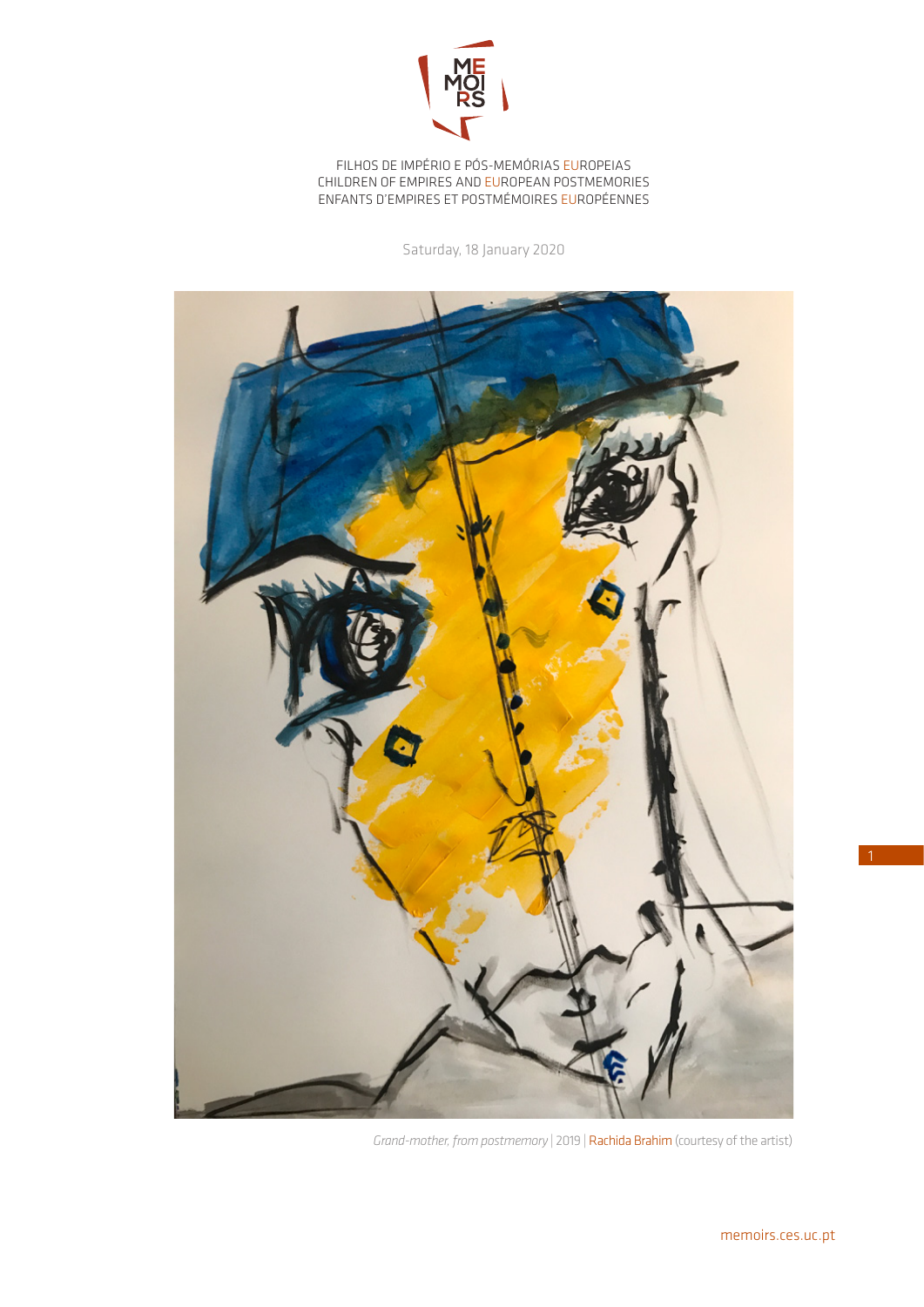

## BEING AND DYING. STRUCTURAL RACISM IN CONTEMPORARY FRANCE Rachida Brahim

The news in France is littered with stories of police officers implicated in the deaths of young black men. The theme of violent death, and its connection with the coloniality of power, has a long history that is at once silent and deafening. This refrain, which we can trace back to the colonial period, continues to worm its way through our minds however hard we try to expurgate it from our memories and our language, and in spite of the silence and humiliation which attends it. When it returns to the surface, it tells us something at once tragic and banal: no-one should die because of their name, face or being. Yet things are organized so that some of us do. How can we go about our daily lives under this terrible paradox? How can it exist alongside the idea of social concord put forward by the state? How can it exist alongside democratic institutions?

Only the notion of structural racism allows us to understand the paradox that within the proclamation of the right to life some of us are let die. Structural racism expresses the insidious war beneath the republican ideas of liberty, equality and fraternity: those who are cast as abnormal and problematic are the subject of harm. It expresses that society is structurally racist because it is, above all, a class system, in which markers of class, gender and race stigmatize some to be subjugated and exposed to particular violence. Structural racism names that which allows the inequality and violence produced by the construction of race to persist and exceed its apparent denunciation. I have previously argued that the law plays a key role in the production and maintenance of inequality. In particular, I am interested in a period of French history between 1970 and 2000. Passed in 1972, the Pleven law is viewed as one of the pillars of French anti-racist legislation. However, it was not until 2003 that France actually passed a law which enabled the state to take the "racist intention" of a crime into account. Only since then, and only under certain conditions, have racist motives come to be seen as aggravating factors in certain kinds of criminal offenses. Therefore, in the thirty years between 1970 and 2000, though the question of racist violence often occupied activist and media spaces, the idea of racist criminal motive was absent from the legal sphere. Two conceptions of a singular reality existed in that period: the reality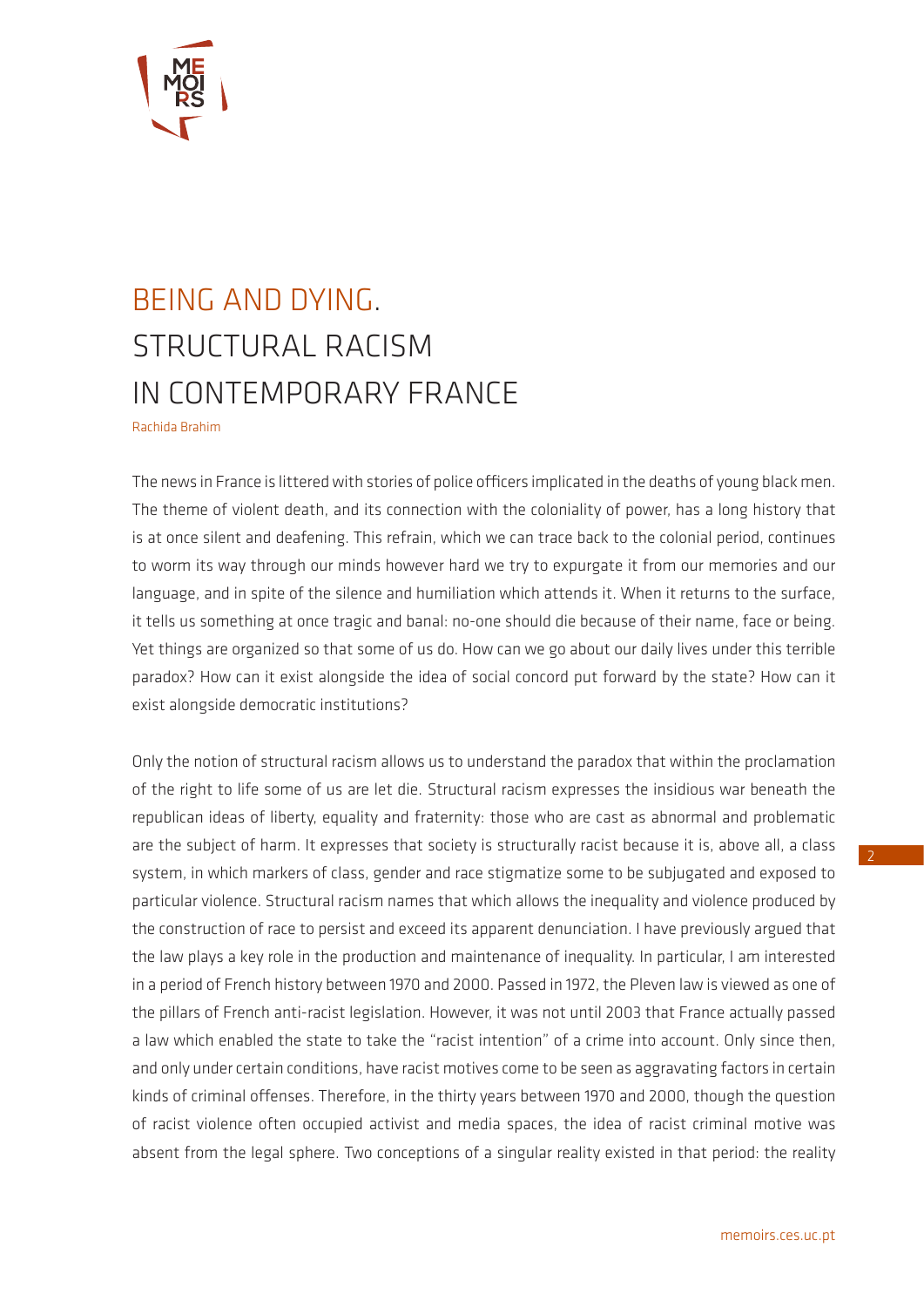

lived by the group subject to violence, and the state's understanding of that violence. For activists there was no doubting the racist character of criminal violence, but legislators often rejected the very concept of racist motives.

In France, struggles over immigration and urban social struggles were conducted by different generations: the generation of those who had migrated during the colonial period and around independence, then that of their children born in France in the 1980s and 90s. The collective actions of these two generations have taken very different forms, in very different contexts, but their objectives have remained the same. They have both struggled against inequality by resisting the racism which has permeated various spheres of social life, from the right to movement, work, housing, education and health. The question of racist criminal violence is also shared between these different movements; the denunciation of racist aggression and violence has been a constant theme.

To give a clearer idea of the evolution of this violence, in my PhD Thesis I created a database of acts reported as racist between 1970 and the late 90s. I have found 731 cases. Police archives are not easy to access and the risk of under-reporting is high. But this does give us some basis for drawing conclusions. There are a number of particularities to be noted. Firstly, the victims targeted are various: isolated individuals or groups, public buildings representing the Algerian state, or areas, buildings, or cafes frequented by North Africans. The major difference is that from the 1980s the black or Arab "youth of the *banlieue*" replaced the "Arab workers" targeted in the 1970s. And, over time, Islam was more and more directly targeted.

There are continuities. For instance, whatever the decade, violence expressed itself in three forms. Firstly, political violence by people aligned with the extreme right conducting atrocities, threats or roving violent attacks. Secondly, situational violence embedded within everyday life. For the perpetrators, the aim is generally to protect what they consider to be their property in the most general and subjective sense of the term: this could be a home, a business, a family member, a woman, a national holiday, or just a sense of stability. Two factors explain the trajectory towards violence: on the one hand the problem or threat incarnated in North African bodies, and on the other hand the idea of a property to protect. Finally, there is disciplinary violence, police violence, which was associated in the 1970s with racist crimes. The idea of discipline is important because it allows us to see what lies beneath: the illegitimate use of force comes from the desire to discipline bodies categorized as deviant.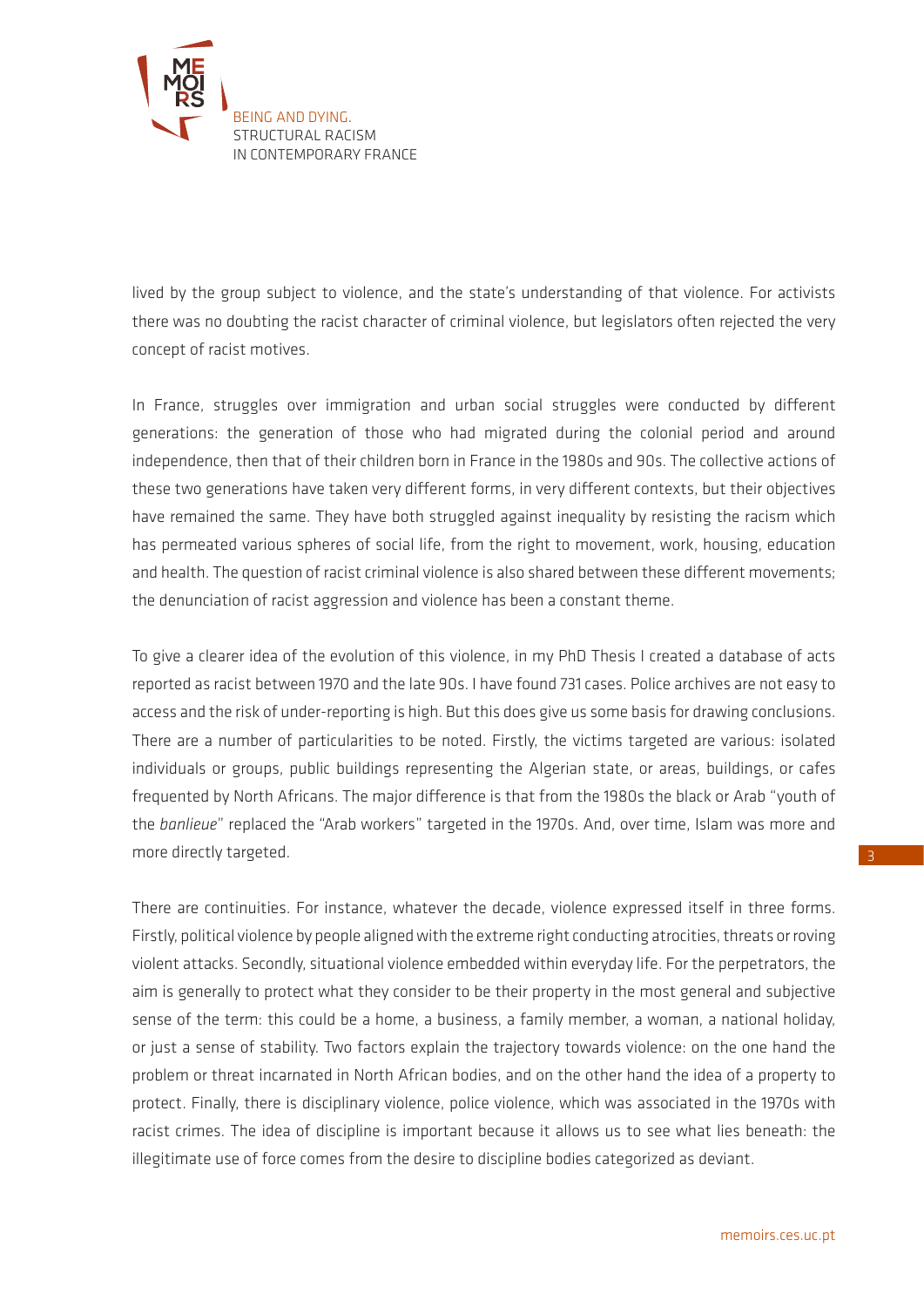

Since the 1970s, activists have drawn attention to racist crimes, but the vast majority of trials result in suspended sentences, dismissals or acquittals. Ethnicity and race – that is, the demarcation of traits to establish a power relationship – are at once nebulous and sophisticated. Race kills twice over. Firstly, physical violence is done to the individual because of the ethnicity they have been assigned. Secondly, psychic violence emerges from the penal system's failure to put racism on trial.

In fact, if race kills twice over it is because it echoes a double movement of the law which traps minority groups. The first corresponds to the primary act of racialization and is based on a particularizing approach. This singularizes individuals and categorizes them according to ethnic criteria. From decolonization onwards people with certain physical or cultural traits have been associated with problems of housing, unemployment or insecurity. The media and public discourse have colluded to put racial markers on the question of migration, and to suggest a series of irreducible differences between Africans and Europeans. The particularizing approach suggests that specific laws must be adopted to govern this part of the social body. In the period in question a series of policies related to migration worked from this premise: the closing of borders in 1974 which targeted post-colonial immigration; the policies of return aimed at Algerians in the late 70s; the Pasqua-Debré laws of the 80s and 90s which restricted entry; the rights to stay in the Schengen regulations; and even urban policies. People who were associated with a problem by ethnic markers often had the impression of being othered, and forced into a position that warranted special treatment. Racial categorization exposes people to particular violence in the institutional and interpersonal spheres: discrimination, aggression or murder.

In denouncing this violence a second type of legality comes into play: a universalist law which perpetuates racial categories and violence precisely by turning a blind eye to the process of racialization set off by particularist legal frameworks. This operation is, paradoxically, brought to its zenith in antiracist legislation itself. The legal journey of the concept of racist motives is very revealing. In the four laws passed between 1972 and 2003, at each turn legislators refused to define such motives in relation to common law, to the idea that the law must be the same for everyone, and that by definition it is impossible to create an individualized law. This lack of a legal definition of racist motivation has led to the frequency of dismissals, acquittals or light suspended sentences. Universalist law consists in applying common rules to groups which have previously been differentiated – which is to say universalizing individuals precisely when they denounce the violence produced by particularism. Just as particularism creates race, universalism upholds it by obscuring it. This interaction between